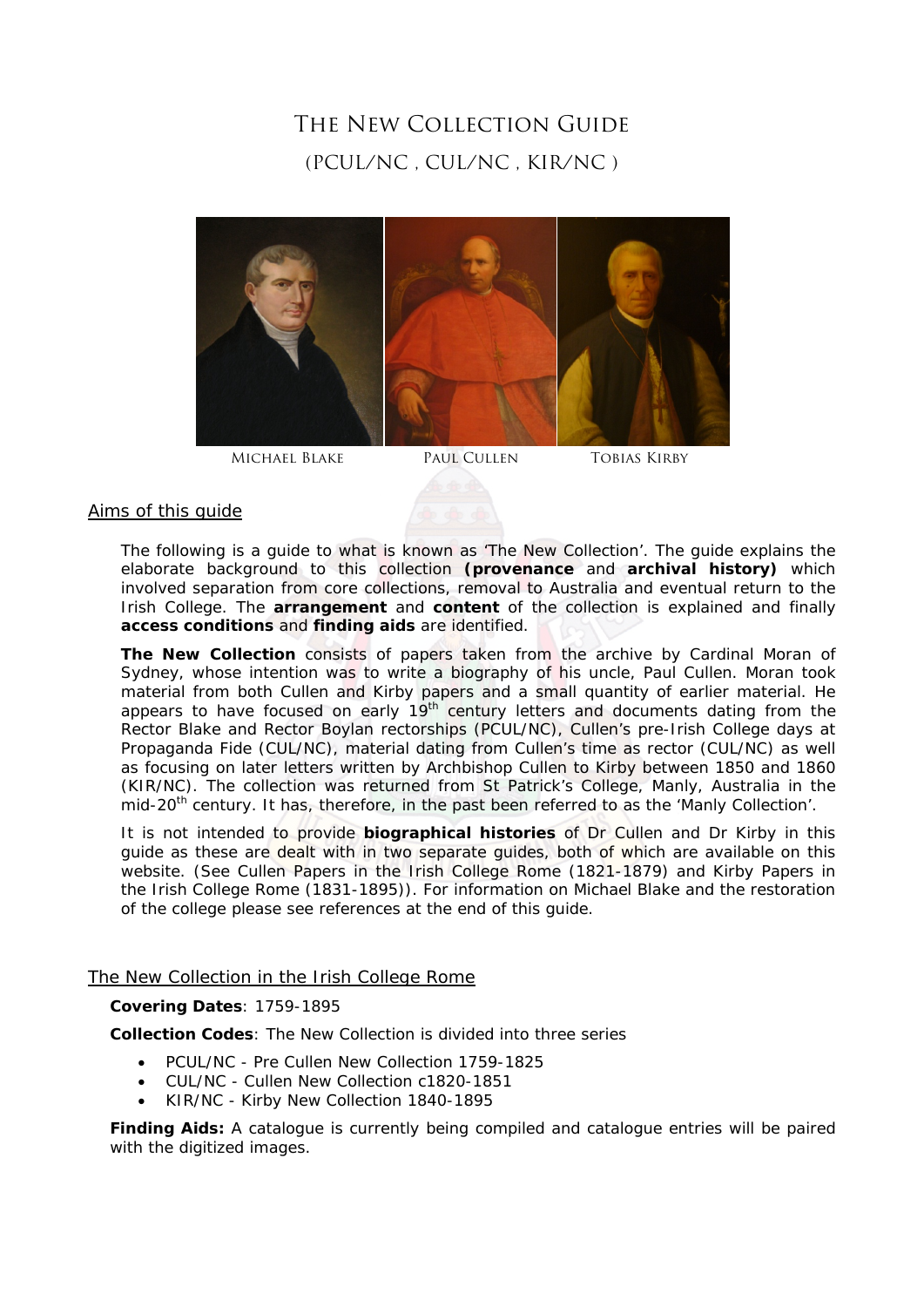# Provenance and archival history

The New Collection is comprised of material separated from the 'core' Cullen Collection and 'core' Kirby Collection and also a small quantity of papers dating from the earlier rectorships of Michael Blake and Christopher Boylan and an even smaller amount of material pre-dating the restoration of the college in 1826.

The New Collection mainly consists of incoming mail received and kept by the four rectors (Blake, Boylan, Cullen, Kirby) during their rectorships.

- The New Collection contains almost all of the correspondence to Rectors Blake and Boylan that exists in this archive.
- Given its origins it is not surprising that New Collection material *mirrors* material in the 'core' collections. Therefore, for the Cullen and Kirby time-periods, one finds similar types of correspondence from the same people.
- Notwithstanding this point, Moran does appear to have focused upon removing letters written by Archbishop Cullen to Kirby between 1850 and 1860. It is suggested by Corish that this 'must represent almost all of their correspondence for [that] decade.'1

The New Collection also includes lecture notes, draft letters, administrative notes and memoranda written or received and kept by Paul Cullen, student and later office holder at Propaganda Fide. This includes material from Cullen's period at the Printing Press of Propaganda.

It also includes agency material and legal points, lecture and academic notes, spiritual and devotional material and pastoral letters and encyclicals created or received and kept by Dr. Kirby.

The collection travelled with Moran to Sydney, was deposited in St Patrick's College, Manly, Australia and was returned to the Irish College in the mid-20<sup>th</sup> century. Corish describes seeing 'the Manly Collection' as a separate file in 1972 and returned to examine it in more detail in 1973 and 1974. At this point it appears to have been stored in [three] box files entitled 'Cullen to Kirby, 1840' and 'Cullen to Kirby, 1850 to 1860' and 'Box III'.



<sup>1</sup> Corish, Patrick. Irish College Rome: Kirby Papers in *Archivium Hibernicum XXXI 1973* p.1 (Dublin)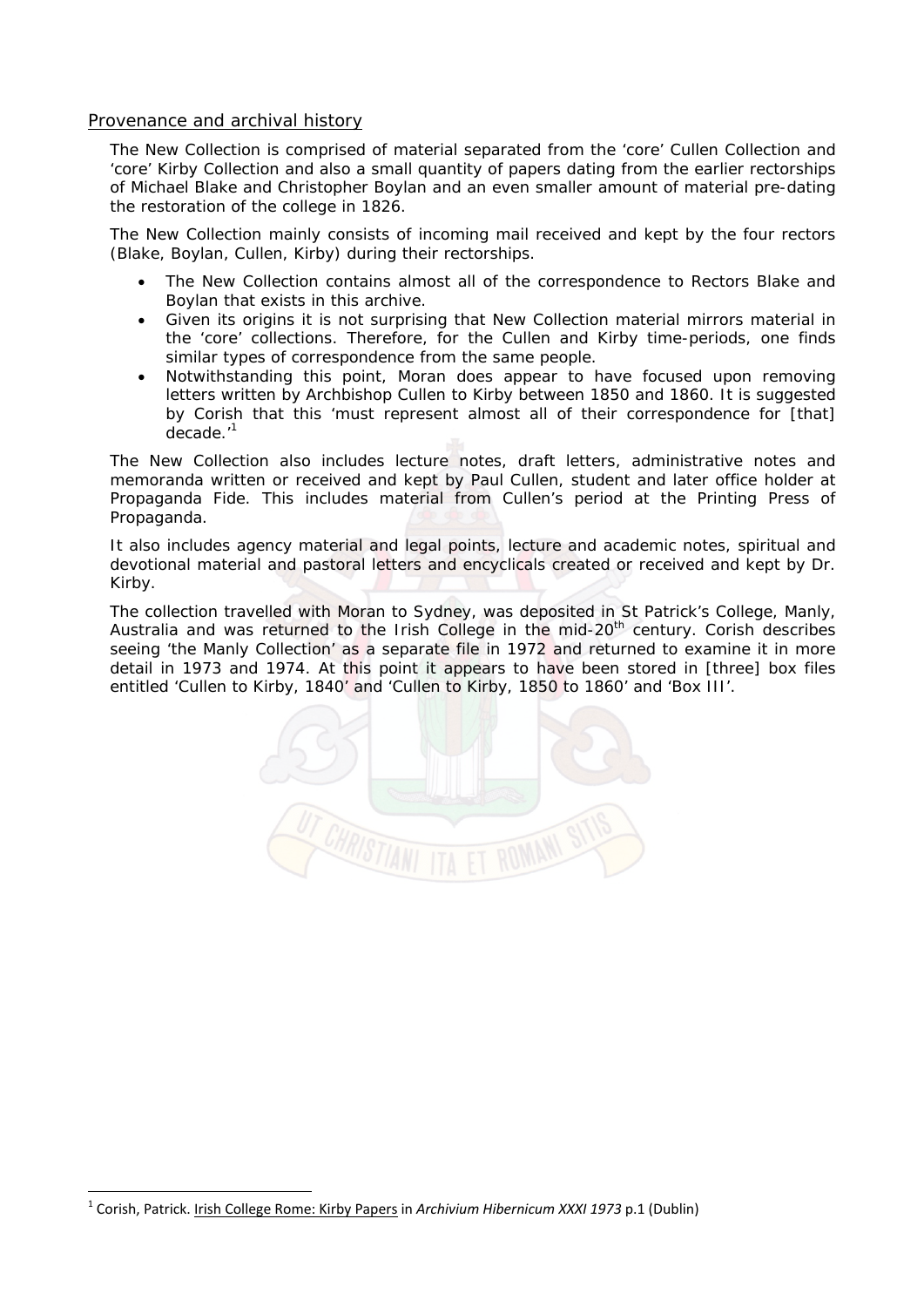# Arrangement

The entire New Collection was archivally recoded in 2007, which means that the old referencing system based on folders and cartons is now obsolete. However the overall order was retained.

See accompanying diagram for schema.

The New Collection is divided into three series. PCUL/NC PreCullen New Collection CUL/NC Cullen New Collection KIR/NC Kirby New Collection

PCUL/NC

Divided into five sub-series dividing the material chronologically

#### CUL/NC

Divided into four sub-series. The first two sub-series are 'Cullen Student of Propaganda' and, 'Cullen Office Holder Propaganda'. The third subseries contains undated correspondence. The fourth sub-series contains dated correspondence arranged by year.

#### KIR/NC

Divided into nine sub-series. The first series contains dated correspondence arranged chronologically. The second series contains drafts of outgoing letters. The third series contain undated correspondence arranged alphabetically. The fourth series contains undated and unidentified correspondence. The remaining five series contain agency material and legal points, lecture notes, spiritual and devotional material, pastoral letters and encyclicals and finally prose





ï

| irby New Collection                                                  | <b>KIR/NC</b> | <b>Series</b> |
|----------------------------------------------------------------------|---------------|---------------|
| Correspondence (1840-1895)<br>Arranged by Year                       | KIR/NC/1      | SubSerie      |
| Drafts of Outgoing Letters (1841-1894 + undate<br>Arranged by Year   | KIR/NC/2      | SubSerie      |
| Correspondence (Undated but sender known)<br>Arranged Alphabetically | KIR/NC/3      | SubSeries     |
| Correspondence (Undated & Unidentified)                              | KIR/NC/4      | SubSeries     |
| Agency Material & Legal Points                                       | KIR/NC/5      | SubSeries     |
| - Lecture & Academic Notes                                           | KIR/NC/6      | SubSeries     |
| Spiritual & Devotional Material                                      | KIR/NC/7      | SubSeries     |
| - Pastoral Letters & Encyclicals                                     | KIR/NC/8      | SubSeries     |
| Prose                                                                | KIR/NC/9      | SubSeries     |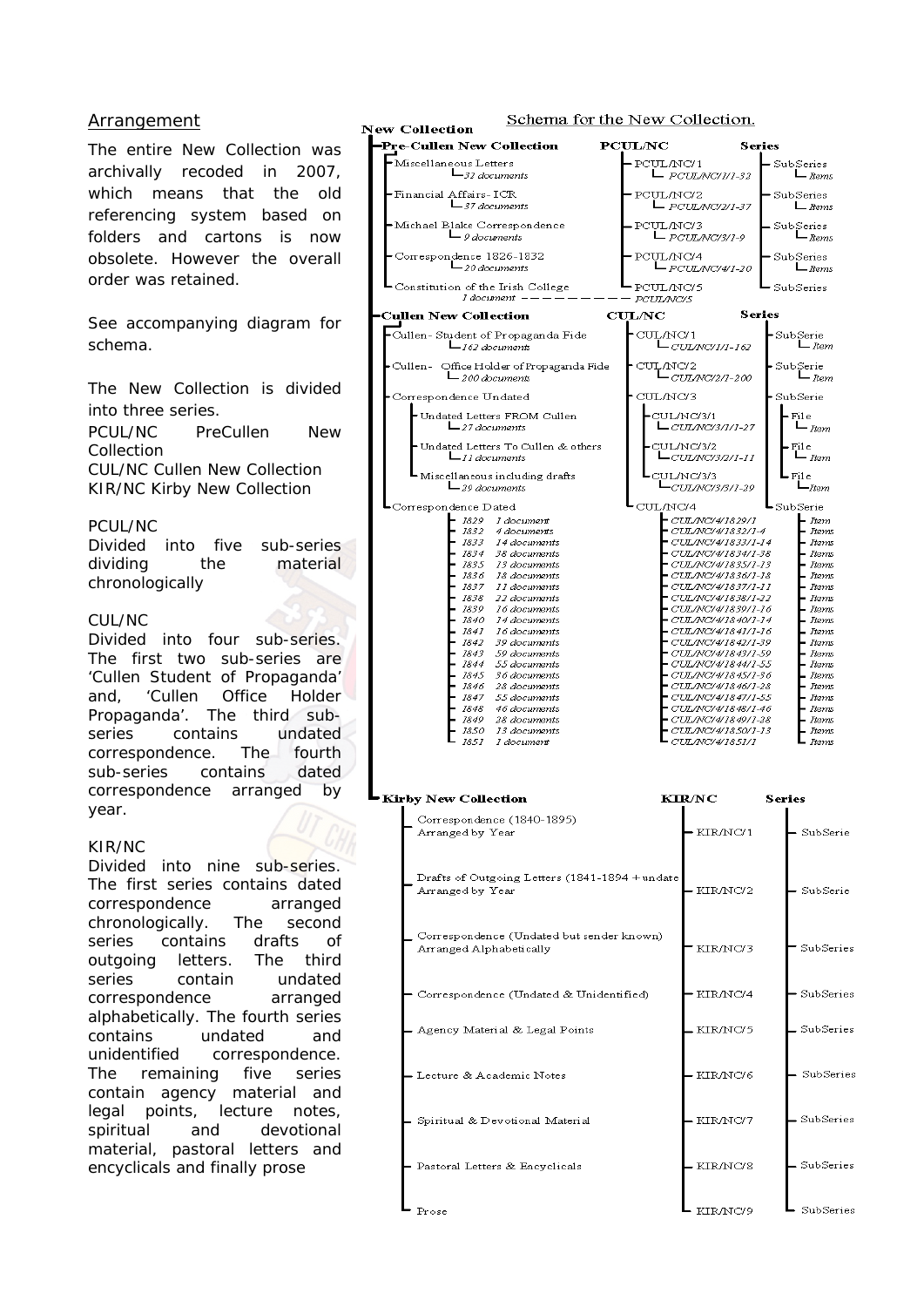# Content

# **PreCullen New Collection (PCUL/NC)** 1759-1825.

This series includes the following

- Letters from Irish bishops to Rome regarding requests and disputes. (e.g. Archbishop Murray of Dublin, Bishop Coppinger of Cloyne and Ross, Archbishop O'Reilly of Armagh)
- Letters to Irish bishops from missionary clergy in the United States often requesting clergy. (especially to Archbishop Murray of Dublin)
- Correspondence and documentation dealing with financial matters in the immediate years after the closure of the college during the French occupation. (including correspondence with Giovanni Bacile, Procuratore del Collegio Ibernese; Antonio Cavazzi, Esaltore del Collegio Ibernese; Cardinale Ercolani; Antonio Bassich, Propaganda Fide)
- Letters to Michael Blake, Rector of the Irish College and a draft-letter book created by Michael Blake during 1825. (includes copies of letters addressed to Dr Murray, Archbishop of Dublin relating to the re-establishment of the college between 1824 and 1826 copied from the Dublin Diocesan/ Dromore Archives)
- Letters to Christopher Boylan. (in particular containing details of a dispute between Michael Blake, former Rector and Christopher Boylan, Rector of the Irish College)

# **Cullen New Collection (CUL/NC)** c1820-1851

This series includes the following

- Papers from Cullen's period as a student at Propaganda. (Includes draft notes on moral theology, philosophy, scripture, history, sermon notes and memoranda much of which is in Cullen's hand).
- Papers from Cullen's period as Office Holder at Propaganda Fide. (Mainly includes financial and administrative documents from the 'Stamperia' [Printing Press] and Library at Propaganda Fide and notes by Cullen for the Hebrew Bible project. Also includes list of books from the Irish College and poetry composed by Cullen and others.)
- Draft letters and documents by Cullen from the early days of his rectorship. (Includes draft letters to members of the Irish hierarchy and the Vatican on subjects such as Catholic education, including a draft letter-book kept by Cullen between 1833 and 1836).
- Dated correspondence received by Cullen (Covers Cullen's entire tenureship as rector of the Irish College with the bulk of the material coming from the 1842-1849 period. Includes dated correspondence to Cullen, correspondence to third parties and drafts and translations by Cullen.)
	- Topics include
	- o Cullen's efforts to secure the status and finances of the College
	- o Cullen's work as agent of the Irish hierarchy in the 1830s
	- o Attempts to procure compensation for the loss of the Belgian Colleges
	- o Reports and requests from missionary bishops in Canada, US, India, Australia, West Indies- Dr Carew of Madras, William Walsh of Halifax and John England of Charlestown.
	- o Regular reports from Rev James McCann and later George Fottrell regarding the Irish College account in Dublin
	- o Letters from former students some of whom actively lobbied for the college including Norris, Corr and Edmond O'Reilly, Maynooth College
	- o Travelogues from journeying correspondents including Cullen himself.
	- o Disputes between Archbishops Murray of Dublin and MacHale of Tuam over proposals for National School Education and the Charitable Bequests Bill.
	- o Disputes over the Queen's Colleges- letters from Dr MacHale, Dr Slattery, Dr Cantwell, Dr Miley and others opposing the Queen's Colleges.
	- o Letters relating to the election of the new Archbishop of Armagh during 1849
	- o Draft reports of the Irish College prepared by Cullen.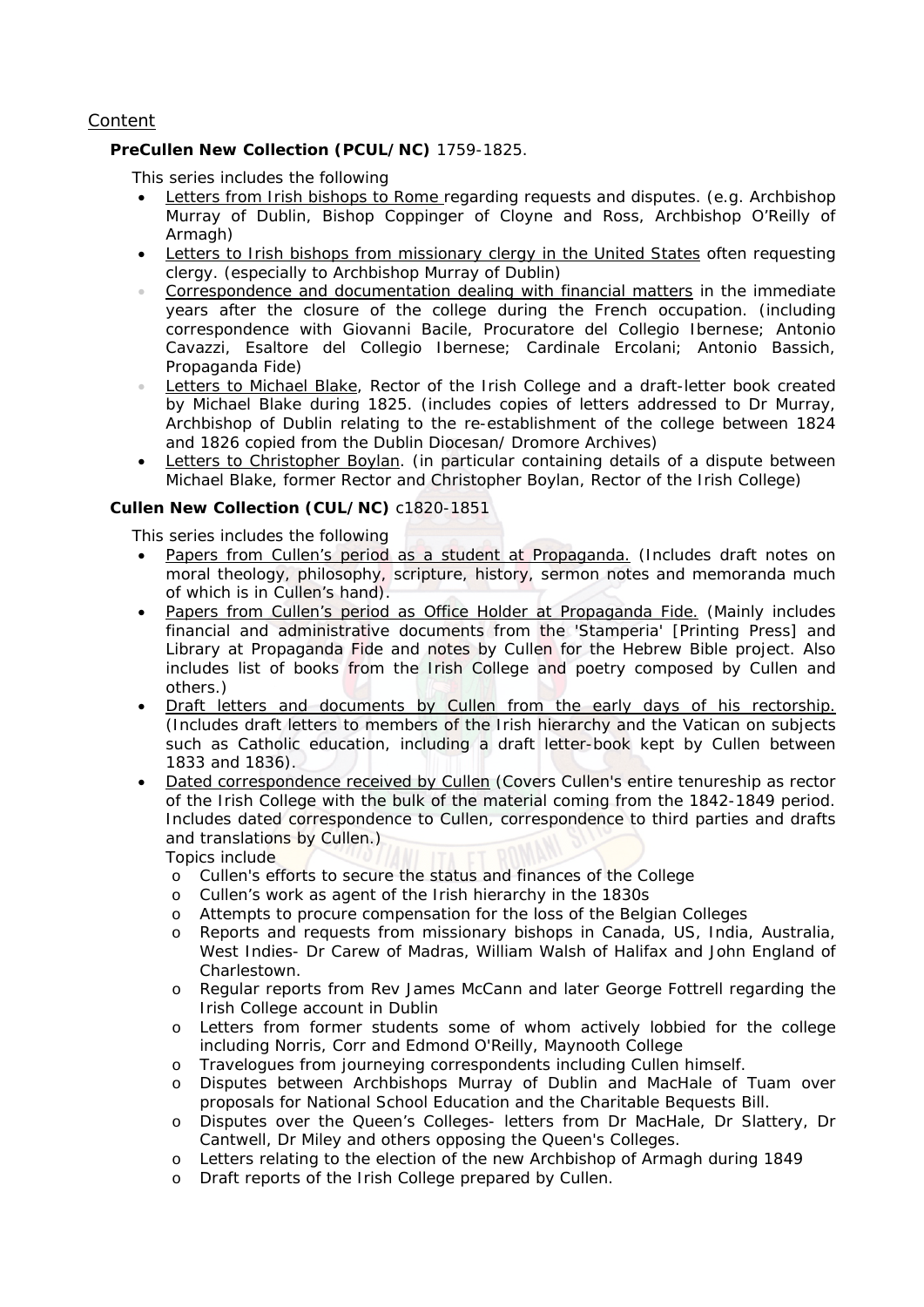- o Other topics include letters from Theobald Matthew and Christian Brother superior Michael O'Riordan; requests for dispensations and commissions to purchase items; an eyewitness account of O'Connell's incarceration by the Chaplain of Richmond Gaol; conflict in Halifax amongst Irish settlers regarding the Repeal movement; struggles to assert hierarchical control in the West Indies and Indies missions; charitable donations for Famine relief sent to Dr Murray from Canada and the US; support for Famine relief from the English Rosminians and the Papacy; concern expressed over the Pope's exile from Rome and controversy over the appointment of Dr Walsh over Dr Hanlon as Bishop of Kilkenny.
- o Draft sermons and addresses by Archbishop-elect Cullen, frank letters of advice from Edmond O'Reilly and JJ Taylor of Carlow College, and a heartfelt farewell address from Dr Kirby.

# **Kirby New Collection (KIR/NC)** 1840-1895

*(At time of writing this series is uncatalogued- please contact the archivist archives@irishcollege.org to receive an up-to-date version of the catalogue and an overview of the contents of Kirby New Collection)* 

This series includes the following

- Kirby Correspondence 1840-1895. Mainly letters received by Kirby but also letters to students and staff of the College, letters to Vice-rector Smith, letters to third parties forwarded to Kirby. *Mirrors* material contained in the 'core' Kirby Collection. This series however includes most of the letters from Archbishop Cullen to Kirby between 1850 and 1860. In these letters Cullen candidly discusses the issues that preoccupy him, often seeking Kirby's assistance in personally liaising with Propaganda Fide officials.
- Drafts of outgoing letters 1841-1894
- Kirby Correspondence- undated or undated and unidentified
- Kirby's lecture and academic notes, spiritual and devotional material and pastoral letters and encyclicals and prose from Fanny Kirby.

#### Access and Use

# **Access conditions.**

#### Physical: open access.

Virtual: open access subject to copyright. Material digitized to a resolution of 200 dpi and is being made available at http://www.cflr.beniculturali.it/Patrimonio/IstitutiCulturali/CPI.php. (Note- digitization project is ongoing- for further details please contact the archivist of the Irish College at archives@irishcollege.org )

#### **Language**:

English, Italian, Latin, French, Greek

#### **Finding aids**:

The catalogue for The New Collection is in the process of being written- it will be merged with the digital images on this website- for further details please contact the archivist of the Irish College at archives@irishcollege.org)

Researches should also consult Patrick J Corish's guide to the Kirby Papers published in three parts in Archivium Hibernicum the Journal of the Catholic Record Society of Ireland. Archivium Hibernicum Volume XXX 1972 pp29-116; Volume XXXI 1973 pp1-94; Volume XXXII 1974 pp1-62. It was not the author's intention to describe all the letters but rather to create a selective guide. However it is particularly useful in its treatment of Archbishop Cullen's correspondence with Dr Kirby.

#### **Related material**:

Researchers should also consult the Cullen Collection (CUL/), the Kirby Collection (KIR.) and Cullen Supplements (CUL/AME, CUL/OCO, CUL/TBG) and their related catalogues